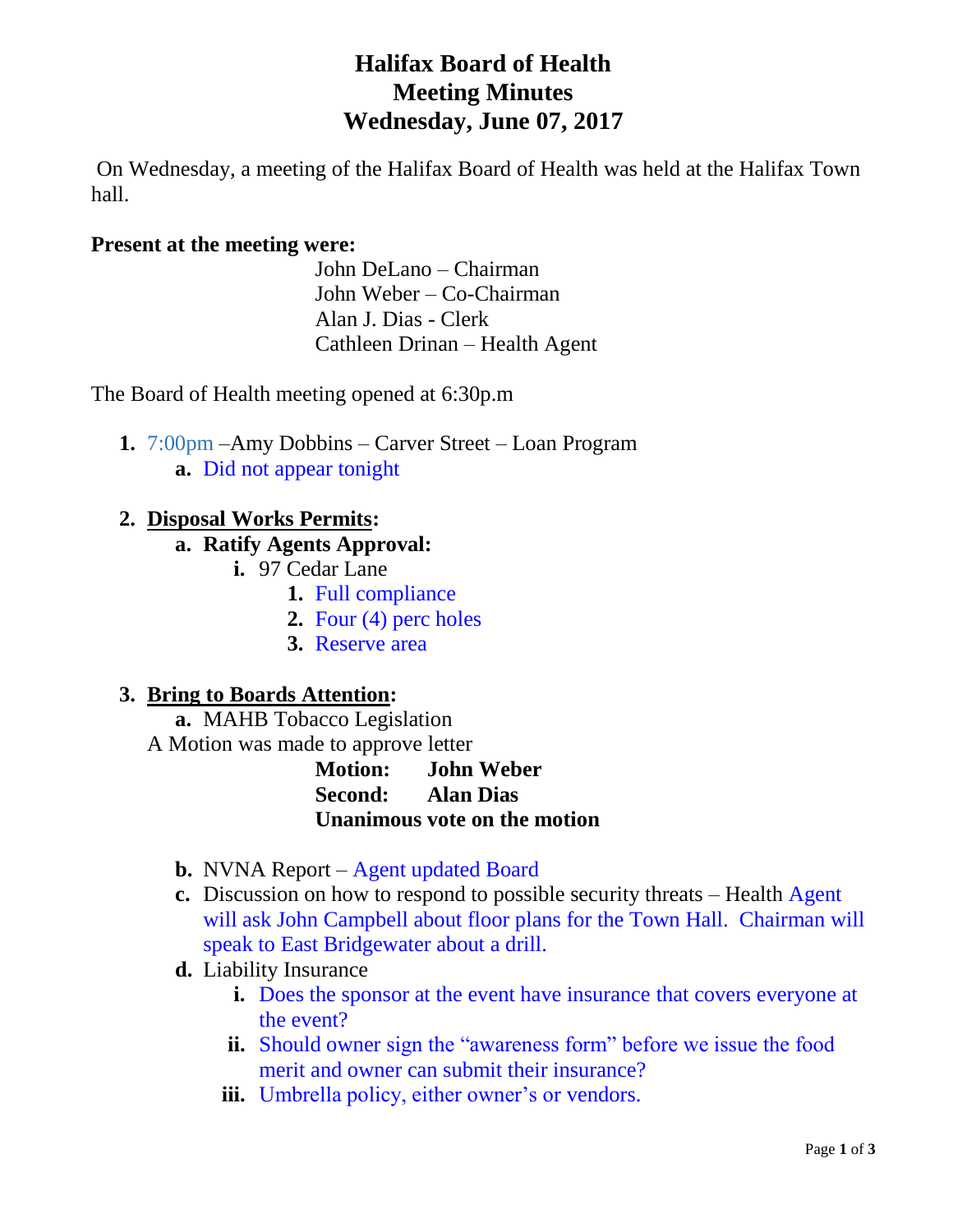**e.** L.S.T. – Can Board of Health bring this program to the community? – Board suggested the Board of Health continue to be aware of this matter.

# **4. Discussion Items:** – Agent updated Board

- **i.** 395 Plymouth Street Update
- **ii.** NVNA FY 2018 Contract Proposal
- **iii.** Property Responsibility Acknowledgement
- **iv.** Smoking & the E-Cigarette Health Agent will let restaurants know that Smoking  $&$  the E-Cigarette is not allowed within 30' of a public entrance.

# **b. Agent Report:**

- **i.** 582 Monponsett Street, owner came in regarding letter sent because of function report. – Retrieve water records for review.
- **ii.** 77 Lake Street, owner called regarding letter sent because of function report – Agent updated Board
- **iii.** 4 Richview Avenue Send letter to owner(s) regarding the complaint. Inform them of the need to proceed as soon as possible to bring the system into compliance. Request that they come in and let the Board know the plans for repair.

# **5. The Following to be signed**:

#### **a. Payroll for the Week Ending June 10, 2017** - Board Signed

- **i.** Cathleen Drinan
- **ii.** Margaret Selter
- **iii.** Tracy Noland

# **b. Expense Account# 01-512 – FY 17-17** - Board Signed

- **i.** Kathy DeVasto-Piemonte Kitchen Inspection \$450.00
- **ii.** MAHB Annual Membership Fee \$150.00
- **c. Revolving Account# 25-513 – FY 17-19** Board Signed
	- **i.** Grady Engineering Invoice# Plan Review 97 Cedar Lane -\$85.00
	- **ii.** Spath Engineering Invoice# 046617-743 Plan Review 355 Plymouth Street - \$85.00

#### **d. Landfill Engineering Account# 01-519 – FY 1704** - Board Signed

- **i.** Tighe & Bond Invoice#051797223 2017 Spring Groundwater  $\&$ Landfill Gas Monitoring - \$5,650.00
- **e. NBEP Grant Acct# 26-590-5385-253 – FY 17-04** Board Signed
	- **i.** GHD Inc. Invoice# 60945 Stormwater Outfall Assessment for the East & West Monponsett Ponds Fees earned to date & Percent completed as of 05.21.17 - \$3,615.00